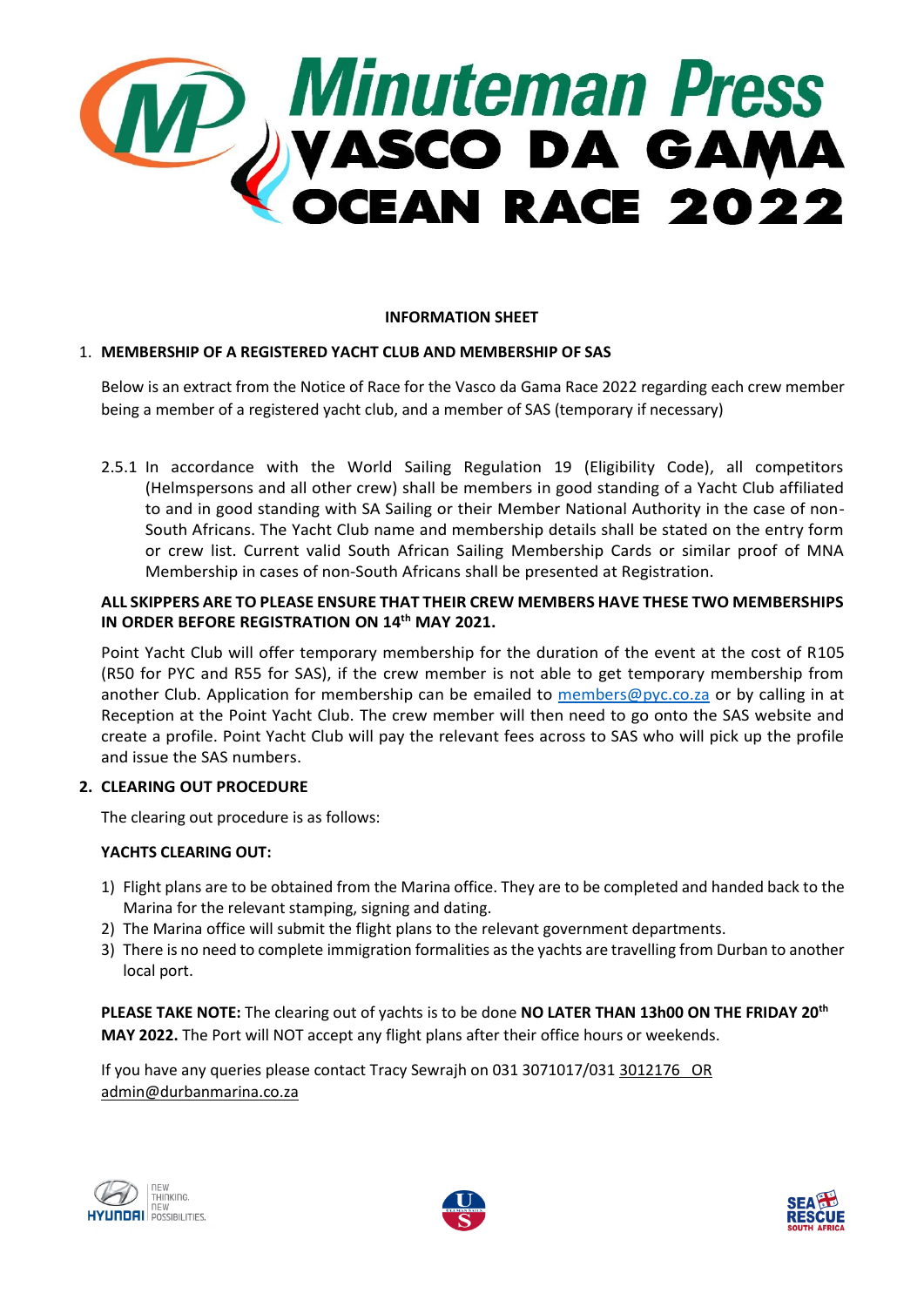

# **3. DIGNITARY RACE – IN THE PORT – SATURDAY 21th MAY 2022 at 14h00.**

As Point Yacht Club would like to showcase this event they will be inviting dignitaries to have the opportunity of sailing in a race in the port on yachts competing in the Vasco da Gama Ocean Race 2022. Each skipper will be asked to accommodate at least one dignitary and we would really appreciate your support in this. The guests have been invited for 12h30. to allow time to meet the skipper or crew member who will take them down to the yacht on which they will be sailing. Boat owners from both Point Yacht Club and Royal Natal Yacht Club have been invited to race in this fun event. There will be two starts – one for the Vasco da Gama Race entries and one for the other yachts.

### **4. PRIZE GIVING FOR DIGNITARY RACE AND VASCO SEND OFF DINNER**

After the race there will be a prizegiving at Point Yacht Club, followed by a send-off dinner. Extra tickets for the dinner will be available for sale at the cost of R220 per head. The closing date for extra tickets will be THURSDAY 19 May 2022 – if you require tickets please advise Gill Campbell (0834616286 or [gillcam@telkomsa.net\)](mailto:gillcam@telkomsa.net)

NO EXTRA TICKETS WILL BE AVAILABLE ON THE NIGHT. PLEASE ENSURE THAT TICKETS FOR ANY OTHER SUPPORTERS ARE PURCHASED BEFORE THE CLOSING DATE.

### **5. SAFETY CHECKS AND CATEGORY A COMPLIANCE**

Please note that we have arranged for spot checks to be conducted between Thursday 19 May and Saturday 21 May 2022. It is preferable that all yachts are fully prepared by midnight on Wednesday 18 May 2022.

The Skipper plus one crew member need to attend when the checks are in progress. Please contact the registration team for more information.